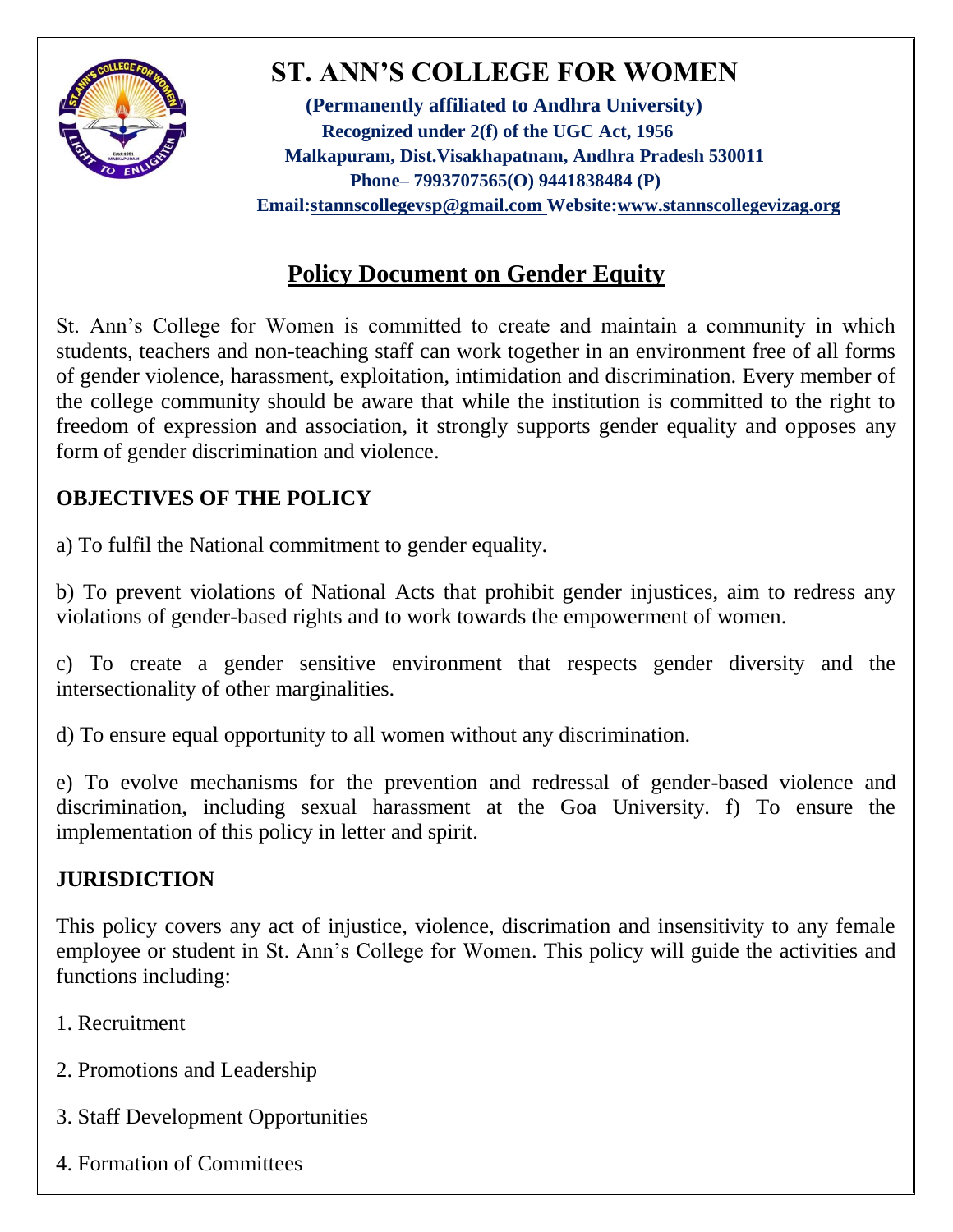- 5. Leave
- 6. Curriculum
- 7. Evaluation
- 8. Events and Programmes
- 9. Research and Teaching
- 10. Facilities and Resources
- 11. Training
- 12. Participation

Not limited to the above.

### **IMPLEMENTING GUIDELINES**

College from time to time will set up Committees that will implement the goals of this policy

- 1. Gender stereotyping will be prohibited.
- 2. 2. All forms of bias and discrimination including unconscious bias against women will not be tolerated.
- 3. 3. Gender sensitivity will be employed in all recruitment, promotions and opportunity for leadership, to uphold the policy of equal representation of men and women.
- 4. 4. In selection of staff for professional development opportunities and training, there will be no gender-based discrimination.
- 5. 5. Special focus will be given to improve women's participation and representation in the areas of Science, Technology, , Mathematics and any other field/ discipline in which women are underrepresented.
- 6. In formation of any Committee, the representation of women is mandatory.
- 7. In keeping with National policies, women specific leave will be granted.
- 8. Gender sensitivity will be employed in the design of curriculum and wherever applicable a gender specific analysis will be included in all disciplines.
- 9. In organizing any event or programme, including meetings and conferences, a gender sensitive approach will be undertaken and women staff and students will be given due respect and representation.
- 10. All the employees and the students will necessarily undergo gender awareness and sensitivity training.
- 11.Women specific infrastructure facilities will be provided on campuses. In creation of new development, renovation of existing infrastructure and other resources, women specific needs will be addressed.